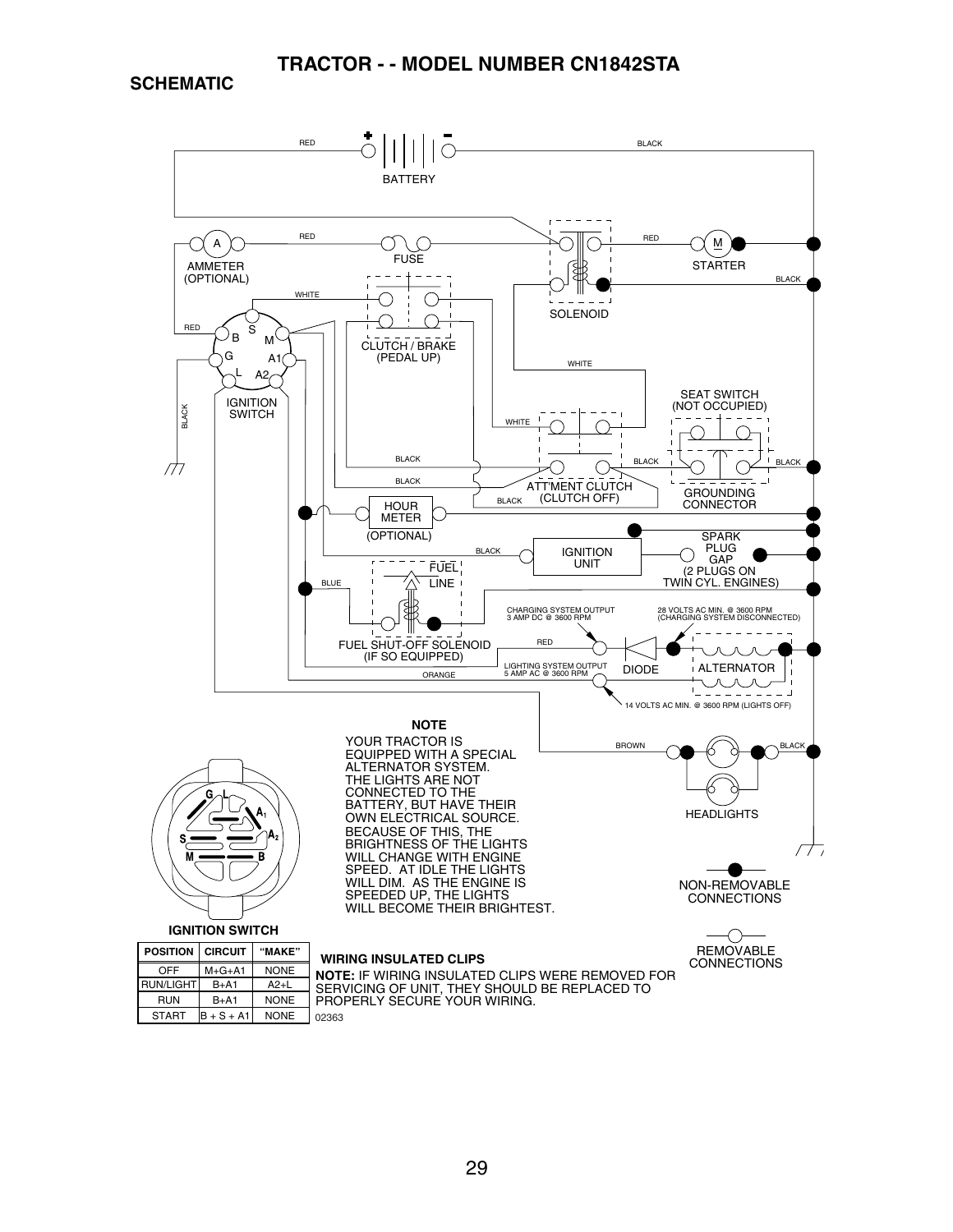# **REPAIR PARTS**

 **TRACTOR - - MODEL NUMBER CN1842STA**

**ELECTRICAL**

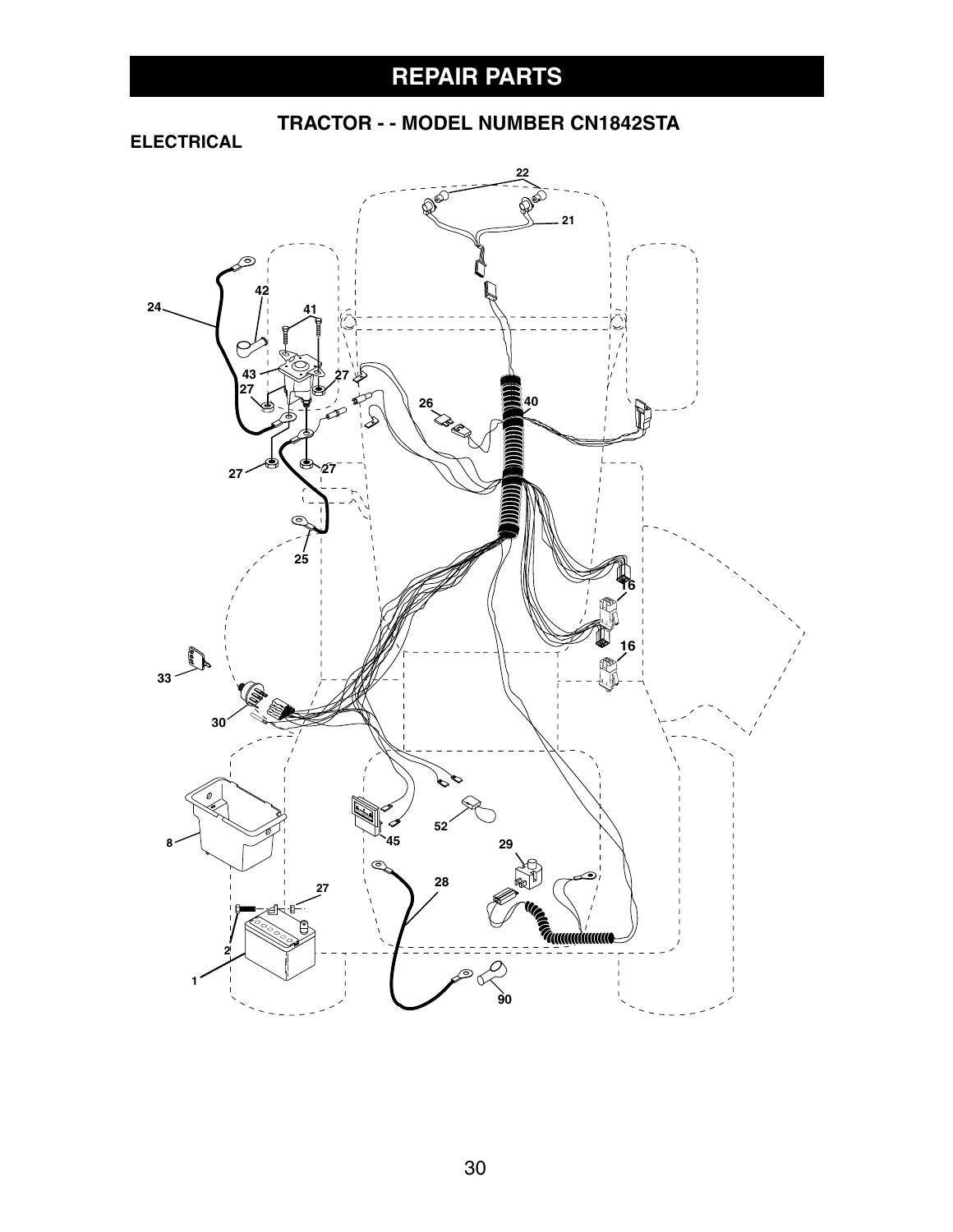**ELECTRICAL**

| NO. | <b>KEY PART</b><br>NO. | <b>DESCRIPTION</b>                 |
|-----|------------------------|------------------------------------|
| 1   | 163465                 | Battery                            |
| 2   | 74760412               | Bolt Hex Hd 1/4-20 Unc x 3/4       |
| 8   | 176689                 | <b>Box Battery</b>                 |
| 16  | 176138                 | Switch, Interlock                  |
| 21  | 183759                 | Harness Asm Light W/4152j          |
| 22  | 4152J                  | Bulb Light #1156                   |
| 24  | 4799J                  | Cable Battery 6 Ga 11" red         |
| 25  | 146147                 | Cable Battery 6 Ga w/16 wire red   |
| 26  | 175158                 | Fuse                               |
| 27  | 73510400               | Nut Keps Hex 1/4-20 Unc            |
| 28  | 4207J                  | Cable Ground 6 Ga 12" black        |
| 29  | 121305X                | Switch Plunger Normal Op Gray      |
| 30  | 175566                 | Switch Ign                         |
| 33  | 140401                 | Key Ign                            |
| 40  | 179720                 | Harness Ign                        |
| 41  | 71110408               | Bolt Blk. Fin Hex 1/4-20 Unc x 1/2 |
| 42  | 131563                 | <b>Cover Terminal Red</b>          |
| 43  | 178861                 | Solenoid                           |
| 45  | 121433X                | Ammeter Rectangular 6 Amp          |
| 52  | 141940                 | <b>Protection Wire Loop</b>        |
| 90  | 180449                 | Cover Terminal                     |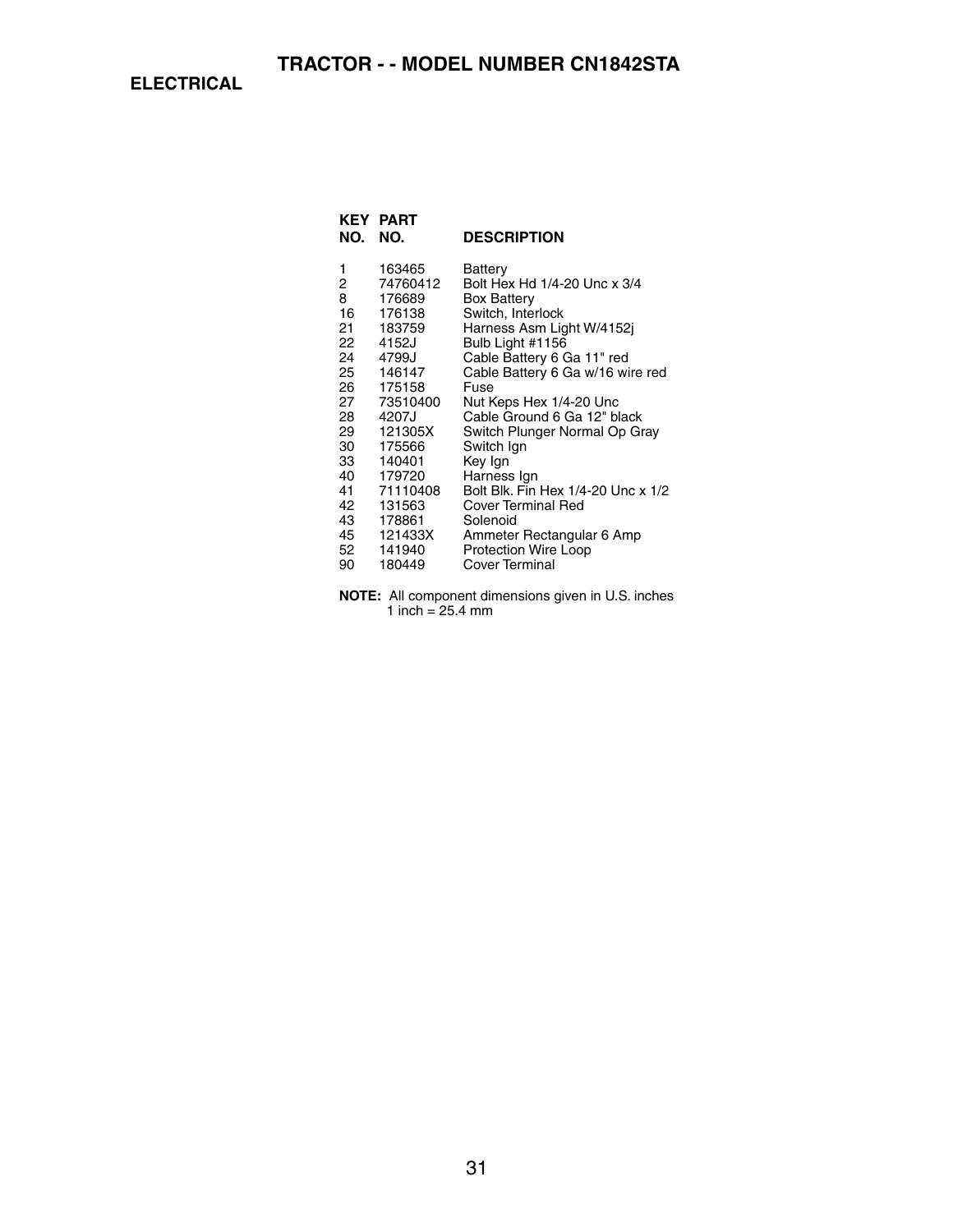

Chassis-Elite\_Basic\_5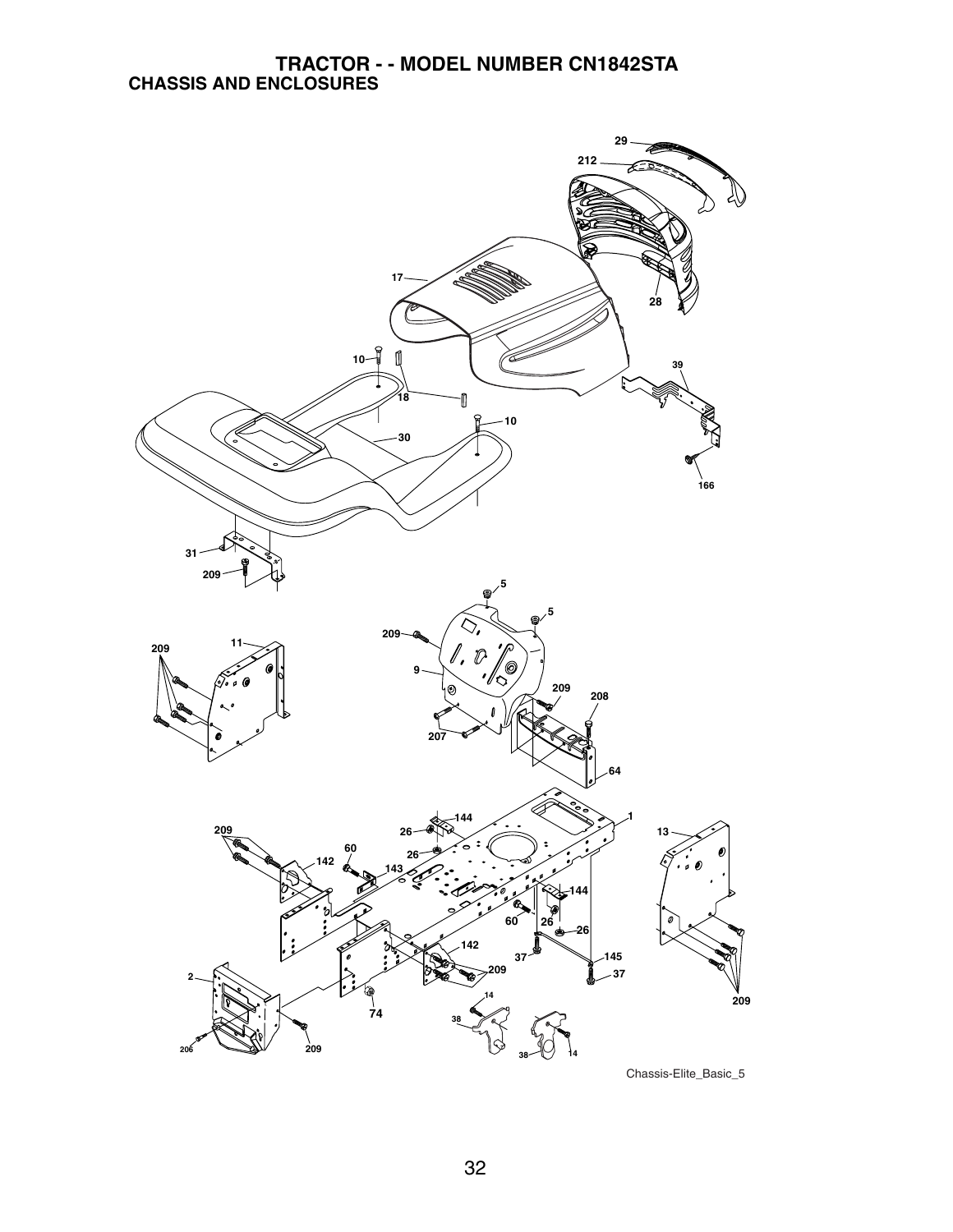#### **TRACTOR - - MODEL NUMBER CN1842STA CHASSIS AND ENCLOSURES**

| KEY<br>NO. | <b>PART</b><br>NO.     | <b>DESCRIPTION</b>                               |
|------------|------------------------|--------------------------------------------------|
| 1          | 174619                 | Chassis                                          |
| 2          | 176554                 | Drawbar                                          |
| 5          | 155272                 | Bumper Hood/Dash                                 |
| 9          | 187846X012 Dash        |                                                  |
| 10         | 72140608               | Bolt, Carriage 3/8-16 x 3/4                      |
| 11         | 174996                 | Panel, Dash, L.H.                                |
| 13         |                        | 179174X010 Panel, Dash, R.H.                     |
| 14         | 17490608               | Screw Thdrol 3/8-16 x 1/2                        |
| 17         | 183393X428 Hood        |                                                  |
| 18         | 184921                 | Bumper Hood                                      |
| 26         | 73800600               | Nut                                              |
| 28         | 183826                 | Grille/Lens Asm. (Includes Key Nos. 29 and 212)  |
| 29         | 183824X599 Lens Grille |                                                  |
| 30         | 188571X428 Fend/Ftrest |                                                  |
| 31         | 139976                 | Bracket, Fender Support                          |
| 37         | 17490508               | Screw Thdrol 5/16-18 x 1/2                       |
| 38         | 175710                 | Pivot Bracket Assembly, Rear                     |
| 39         | 174714                 | <b>Bracket Pivot Laser Lt</b>                    |
| 60 —<br>64 | 72140606<br>154798     | Bolt Rdhd Sqnk 3/8-16 UNC x 1<br>Dash Lower STLT |
| 74         | 73680600               | Nut Crownlock 3/8-16 UNC                         |
| 142        | 175702                 | <b>Plate Reinforcement STLT</b>                  |
| 143        | 186689                 | <b>Bracket Swaybar Chassis</b>                   |
| 144        | 175582                 | <b>Bracket Pnt Footrest STLT</b>                 |
| 145        | 156524                 | Rod Pivot Chassis/Hood                           |
| 166        | 191611                 | Screw 10 x 3/4 Single Lead-Hex                   |
| 206        | 170165                 | Bolt Shoulder 5/16-18 TT                         |
| 207        | 17670508               | Screw Thdrol 5/16-18 x 1/2 Tytt                  |
| 208        | 17670608               | Screw Thdrol 3/8-16 x 1/2                        |
| 209        | 17000612               | Screw Hexwsh Thdr, 3/8-16 x 3/4                  |
| 212        | 183823                 | Insert Lens Reflective                           |
| . .        | 5479J                  | Plug, Button                                     |
| . .        | 187801                 | Plug, Dome Plastic                               |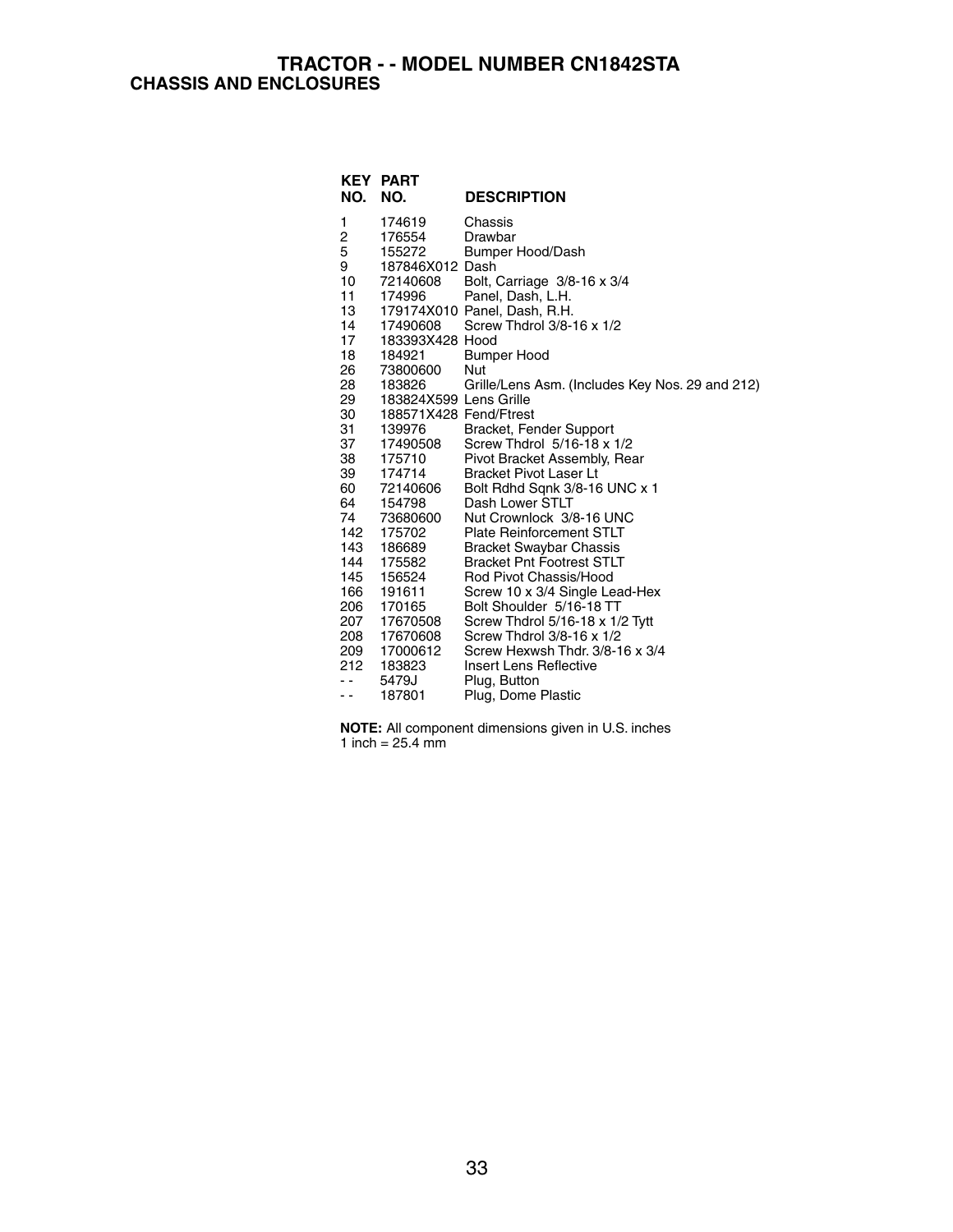### **GROUND DRIVE**

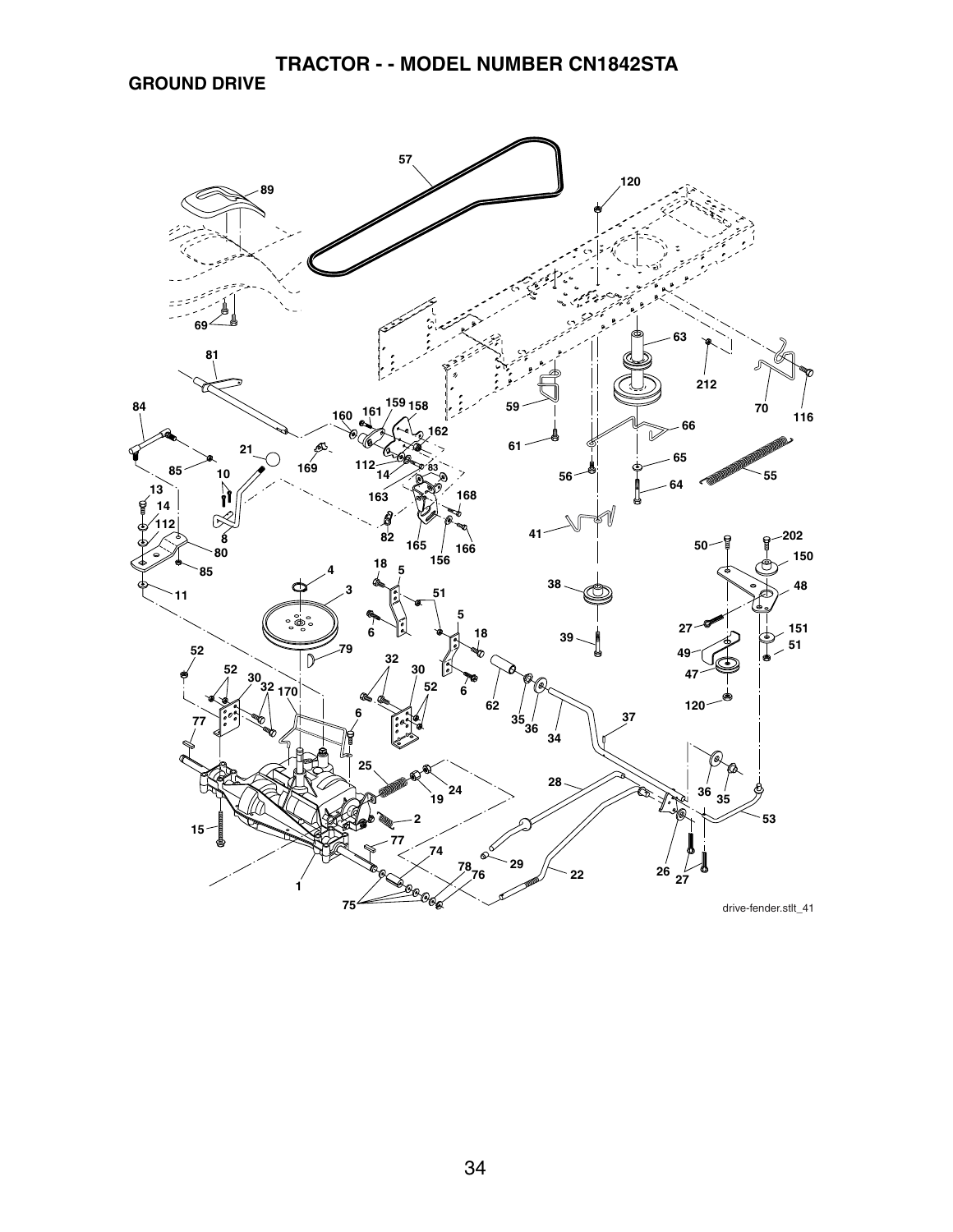## **GROUND DRIVE**

|               | <b>KEY PART</b>      |                                     |          | <b>KEY PART</b>    |                                                              |
|---------------|----------------------|-------------------------------------|----------|--------------------|--------------------------------------------------------------|
| NO.           | NO.                  | <b>DESCRIPTION</b>                  | NO.      | NO.                | <b>DESCRIPTION</b>                                           |
| 1             | .                    | Transaxle Peerless 206-545C         | 62       | 8883R              | Cover, Pedal                                                 |
|               |                      | (Order parts from transaxle         | 63       | 175410             | Pulley, Engine                                               |
|               |                      | manufacture)                        | 64       | 173937             | Bolt, Hex 7/16-20 x 4 Gr. 5                                  |
| $\frac{2}{3}$ | 146682               | Spring, Return, Brake               | 65       | 10040700           | Washer                                                       |
|               | 123666X              | Pulley, Transaxle                   | 66       | 154778             | Keeper, Belt, Engine, Fool-Proof                             |
| 4             | 12000028             | Ring, Retainer                      | 69       | 142432             | Screw, Hex, Wsh, Hi-Lo 1/4 x 1/2                             |
| 5             | 121520X              | Strap, Torque                       |          |                    | unc                                                          |
| 6             | 17000512             | Screw 5/16-18 x 3/4                 | 70       | 134683             | Guide, Mower Drive Belt, R.H.                                |
| 8             | 165866               | Rod Shifter Fender STLT             | 74       | 137057             | Spacer, Axle                                                 |
| 10            | 76020416             | Pin, Cotter                         | 75       | 121749X            | Washer 25/32 x 1-1/4 x 16 Ga.                                |
| 11            | 105701X              | Washer, Shift Plate                 | 76       | 12000001           | E-Ring                                                       |
| 13            | 74550412             | Bolt 1/4-28 UNF W/Patch Gr. 8       | 77       | 123583X            | Key, Square 2.0 x .1845/.1865                                |
| 14            | 10040400             | Washer Lock Hvy Helical             | 78       | 121748X            | Washer 25/32 x 1-5/8 x 16 Ga.                                |
| 15            | 74490544             | Bolt Hex Fighd 5/16-18 Gr. 5        | 79       | 2228M              | Key Woodruff                                                 |
| 16            | 73800500             | Nut Lock Hx W/Ins 5/16-18           | 80       | 131486             | Arm, Shift                                                   |
| 18            | 74780616             | Bolt Fin Hex 3/8-16 unc x 1 Gr. 5   | 81       | 165594             | Shaft Asm Cross                                              |
| 19            | 73800600             | Nut                                 | 82       | 165711             | Spring, Torsion                                              |
| 21            | 106933X              | Knob                                | 83       | 19171216           | Washer 17/32 x 3/4 x 16 Ga.                                  |
| 22<br>24      | 130804               | Rod, Brake                          | 84<br>85 | 166228<br>150360   | Link Transaxle                                               |
| 25            | 73350600             | Nut                                 | 89       |                    | Nut, Nylock                                                  |
| 26            | 106888X              | Spring, Brake Rod<br>Washer         | 96       | 4497H              | 188310X428 Console, Shift, STLT<br><b>Retainer Spring 1"</b> |
| 27            | 19131316<br>76020412 | Pin                                 | 112      | 19091210           | Washer 9/32 x 3/4 x 10 Ga.                                   |
| 28            | 175765               | Rod, Parking Brake                  | 113      | 127285X            | Strap Torque 90 Degrees                                      |
| 29            | 71673                | Cap, Parking Brake                  | 116      | 72140608           | Bolt Rdhd Sqneck 3/8-16 x 1                                  |
| 30            | 174973               | Bracket, Transaxle                  | 120      | 73900600           | Nut Lock Flg. 3/8-16                                         |
| 32            | 74760512             | <b>Bolt</b>                         | 150      | 175456             | <b>Spacer Retainer</b>                                       |
| 34            | 175578               | Shaft Assembly, Foot Pedal          | 151      | 19133210           | Washer 13/32 x 2 x 10 Ga.                                    |
| 35            | 120183X              | Bearing, Nylon                      | 156      | 166002             | Washer Srrted 5/16 ID x 1.125                                |
| 36            | 19211616             | Washer                              | 158      | 165589             | <b>Bracket Shift Mount</b>                                   |
| 37            | 1572H                | Roll Pin                            | 159      | 183900             | Hub Shift                                                    |
| 38            | 179114               | Pulley, Composite, Flat             | 161      | 72140406           | Bolt Rdhd Sqnk 1/4-20 x 3/4 Gr.5                             |
| 39            | 72110622             | Bolt Rdhd 3/8-16 unc x 2-3/4 Gr. 5  | 162      | 73680400           | Nut Crownlock 1/4-20 unc                                     |
| 41            | 175556               | Keeper, Belt, Idler                 | 163      | 74780416           | Bolt Hex Fin 1/4-20 unc x 1 Gr. 5                            |
| 47            | 127783               | Pulley, Idler, V-Groove, Plastic    | 165      | 165623             | <b>Bracket Pivot Lever</b>                                   |
| 48            | 154407               | Bellcrank Clutch Grnd Drv Stl       | 166      | 17490510           | Screw 5/16-18 x 5/8                                          |
| 49            | 123205X              | Retainer, Belt                      | 168      | 165492             | Bolt Shoulder 5/16-18 x .561                                 |
| 50            | 72110612             | Bolt Carr. Sh. 3/8-16 x 1-1/2 Gr. 5 | 169      | 165580             | Plate Fastening Lt                                           |
| 51            | 73680600             | Nut Crown Lock 3/8-16 unc           | 170      | 187414             | Keeper Belt Transaxle                                        |
| 52            | 73680500             | Nut Crown Lock 5/16-18 unc          | 197      | 169613             | Nyliner Snap-In                                              |
| 53            | 105710X              | Link, Clutch                        | 198      | 169593             | <b>Washer Nyliner</b>                                        |
| 55            | 105709X              | Spring, Clutch Return               | 202      | 72110614           | Bolt Carr. SH 3/8-16 x 1-3/4 Gr. 5                           |
| 56            | 17060620             | Screw 3/8-16 x 1-1/4                | 212      | 145212             | Nut Hex Flg. Lock                                            |
| 57            | 130801               | V-Belt, Ground Drive                |          |                    |                                                              |
| 59            | 169691               | Keeper, Belt, Center Span           |          | 1 inch = $25.4$ mm | <b>NOTE:</b> All component dimensions given in U.S. inches   |
| 61            | 17120614             | Screw 3/8-16 x .875                 |          |                    |                                                              |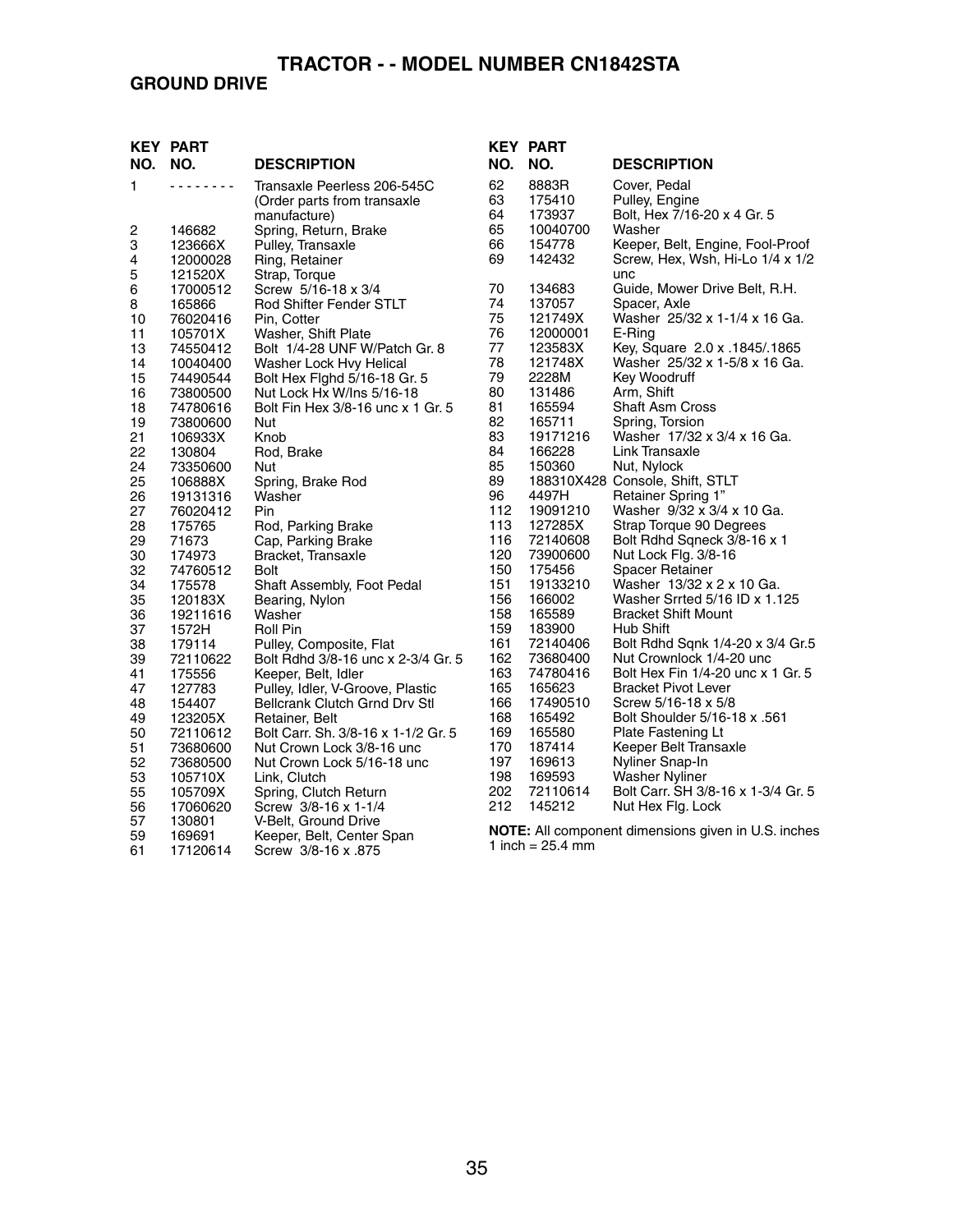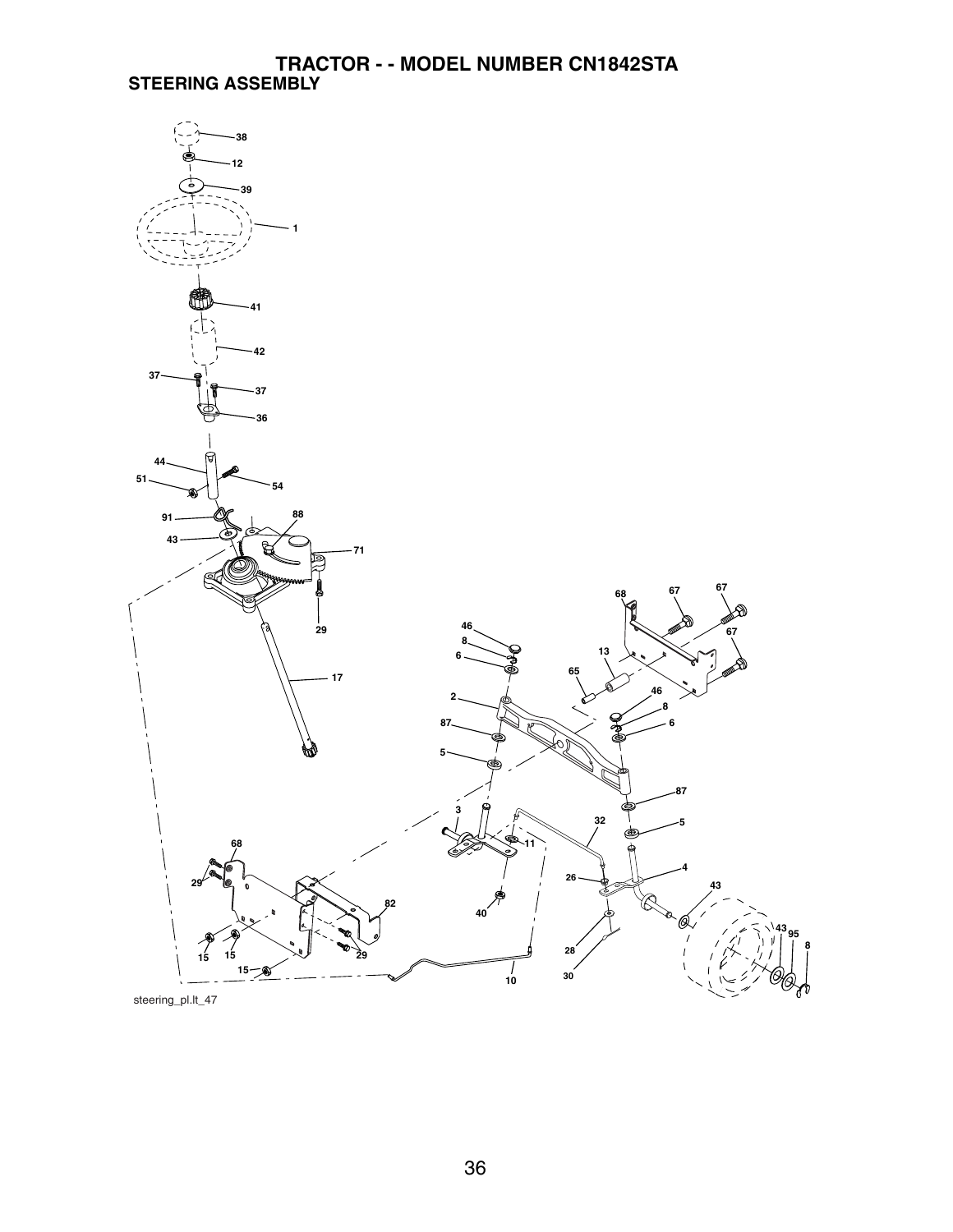| NO.                                                                                                                                                                                                                                          | <b>KEY PART</b><br>NO.                                                                                                                                                                                                                                                                                                                                                                                 | <b>DESCRIPTION</b>                                                                                                                                                                                                                                                                                                                                                                                                                                                                                                                                                                                                                                                                                                                                                                                                                                                                                                                                                                                  |
|----------------------------------------------------------------------------------------------------------------------------------------------------------------------------------------------------------------------------------------------|--------------------------------------------------------------------------------------------------------------------------------------------------------------------------------------------------------------------------------------------------------------------------------------------------------------------------------------------------------------------------------------------------------|-----------------------------------------------------------------------------------------------------------------------------------------------------------------------------------------------------------------------------------------------------------------------------------------------------------------------------------------------------------------------------------------------------------------------------------------------------------------------------------------------------------------------------------------------------------------------------------------------------------------------------------------------------------------------------------------------------------------------------------------------------------------------------------------------------------------------------------------------------------------------------------------------------------------------------------------------------------------------------------------------------|
| 1<br>$\overline{c}$<br>3<br>4<br>5<br>6<br>8<br>10<br>11<br>12<br>13<br>15<br>17<br>26<br>28<br>29<br>30<br>32<br>36<br>37<br>38<br>39<br>40<br>41<br>42<br>43<br>44<br>46<br>51<br>54<br>65<br>67<br>68<br>71<br>82<br>87<br>88<br>91<br>95 | 139768<br>184706<br>169840<br>169839<br>6266H<br>121748X<br>12000029<br>175121<br>10040600<br>73940800<br>136518<br>145212<br>180641<br>126847X<br>19131416<br>17000612<br>76020412<br>130465<br>155099<br>152927<br>140175<br>19182411<br>73540600<br>186737<br>121749X<br>180640<br>73540400<br>71130420<br>160367<br>72110618<br>169827<br>175146<br>169835<br>173966<br>175118<br>175553<br>188967 | Steering Wheel<br>Axle Assembly<br>Spindle Assembly, L.H.<br>Spindle Assembly, R.H.<br>Bearing, Race, Thrust, Hardened<br>Washer 25/32 x 1-5/8 x 16 Ga.<br>Ring, Klip<br>Draglink<br>Washer, Lock<br>Nut Hex Jam Toplock 1/2-20 Unf<br>Spacer Bearing Axle Front<br>Nut, Hex Flange Lock<br>Shaft Assembly, Steering<br>Bushing, Link, Drag<br>Washer 13/32 x 7/8 x 16 Ga.<br>Screw 3/8-16 x 3/4<br>Pin Cotter<br>Rod, Tie<br>Bushing, Steering<br>Screw<br>Insert, Steering Wheel<br>Washer 9/16 x 1-1/2 11 Ga.<br>Nut Crownlock 3/8-24<br>Adaptor, Steering Wheel<br>145054X428 Boot, Steering Shaft<br>Washer 25/32 x 1-1/4 x 16 Ga.<br><b>Extension Shaft Steering</b><br>184946X505 Cap, Spindle<br>Nut Crownlock 1/4-28<br>Bolt Hex 1/4-28 UNF x 1-1/4 Gr. 8<br>Spacer Brace Axle<br>Bolt RDHD Sqnk 3/8-16 x 2-1/4<br>Axle, Brace<br>Steering Asm.<br><b>Bracket Susp. Chassis Front</b><br><b>Washer Flat</b><br>Bolt Shoulder 7/16-20 Unc<br><b>Clip Steering</b><br><b>Washer Hardened</b> |
|                                                                                                                                                                                                                                              |                                                                                                                                                                                                                                                                                                                                                                                                        |                                                                                                                                                                                                                                                                                                                                                                                                                                                                                                                                                                                                                                                                                                                                                                                                                                                                                                                                                                                                     |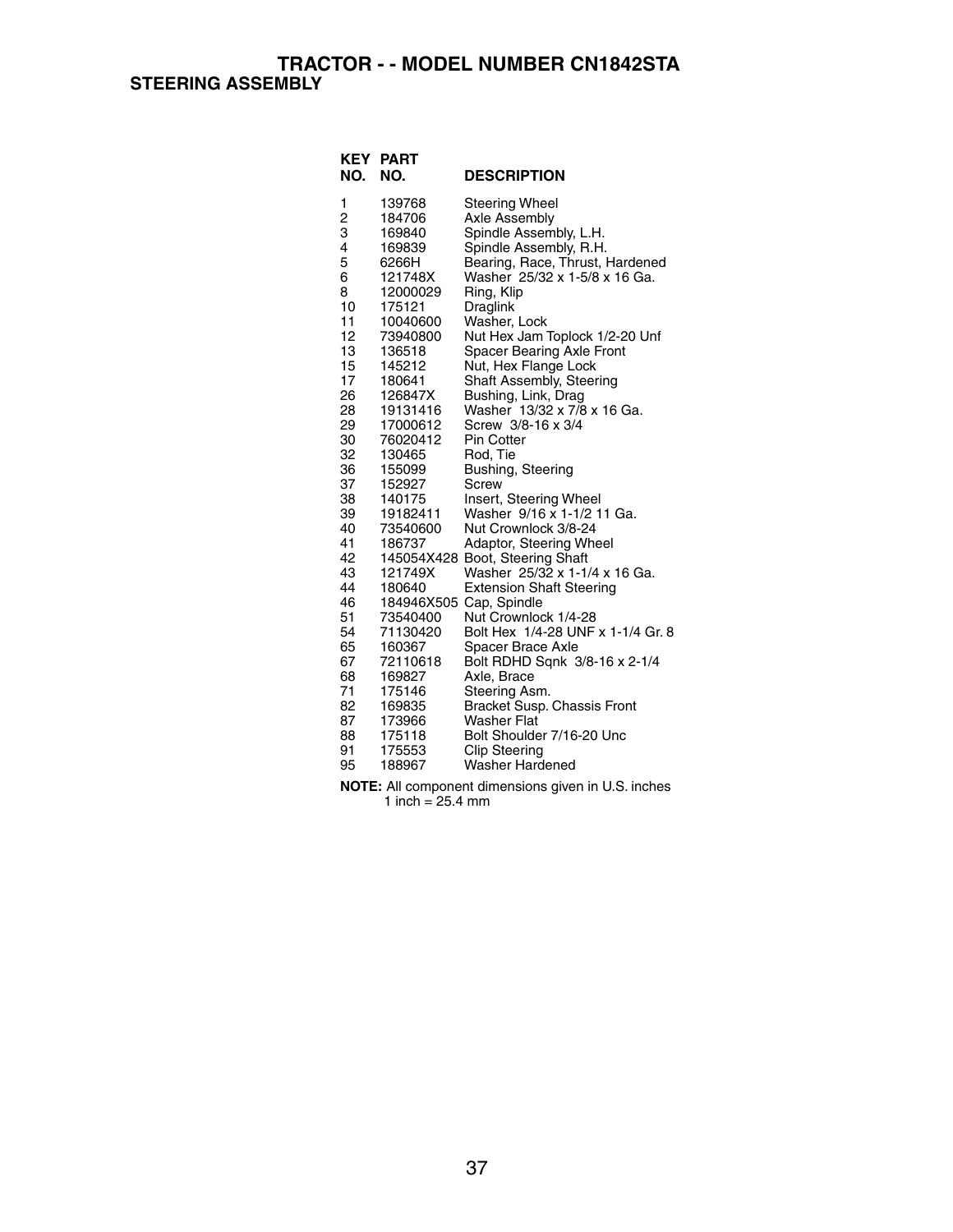#### **ENGINE**



| NO.    | <b>KEY PART</b><br>NO. | <b>DESCRIPTION</b>                                                   |
|--------|------------------------|----------------------------------------------------------------------|
| 1<br>2 | 170551<br>17720408     | Control, Throttle<br>Screw. Hex Head. Thread<br>Cutting 1/4-20 x 1/2 |
| з      |                        | Engine, B&S Model 31H777<br>(Order parts from engine<br>manufacture) |
| 4      | 137352                 | Muffler                                                              |
| 13     | 165291                 | Gasket                                                               |
| 14     | 148456                 | <b>Tube Drain Oil Easy</b>                                           |
| 23     | 169837                 | Shield Brn/Dbr Guard                                                 |
| 29     | 137180                 | Arrestor, Spark                                                      |
| 31     | 184900                 | Tank, Fuel                                                           |
| 32     | 140527                 | Cap Assembly, Fuel                                                   |
| 33     | 123487X                | Clamp, Hose                                                          |

| NO.      | <b>KEY PART</b><br>NO. | <b>DESCRIPTION</b>                |
|----------|------------------------|-----------------------------------|
| 37<br>38 | 137040<br>181654       | Line. Fuel<br>Plug Drain Oil Easy |
| 40       | 124028X                | Bushing, Snap, Fuel Line          |
| 44       | 17670412               | Screw, Hex Washer Head,           |
|          |                        | Thd., Roll. 1/4-20 x 3/4          |
| 45       | 17000612               | Screw Hxwsh Thdr 3/8-16 x 3/4     |
| 46       | 19091416               | Washer 9/32 x 7/8 x 16 Ga         |
| 72       | 183906                 | Screw Socket Head 5/16-18 x 1     |
| 78       | 17060620               | Screw 3/8-16 x 1-1/4              |
| 81       | 73510400               | Nut Keps Hex 1/4-20 Unc           |
|          |                        |                                   |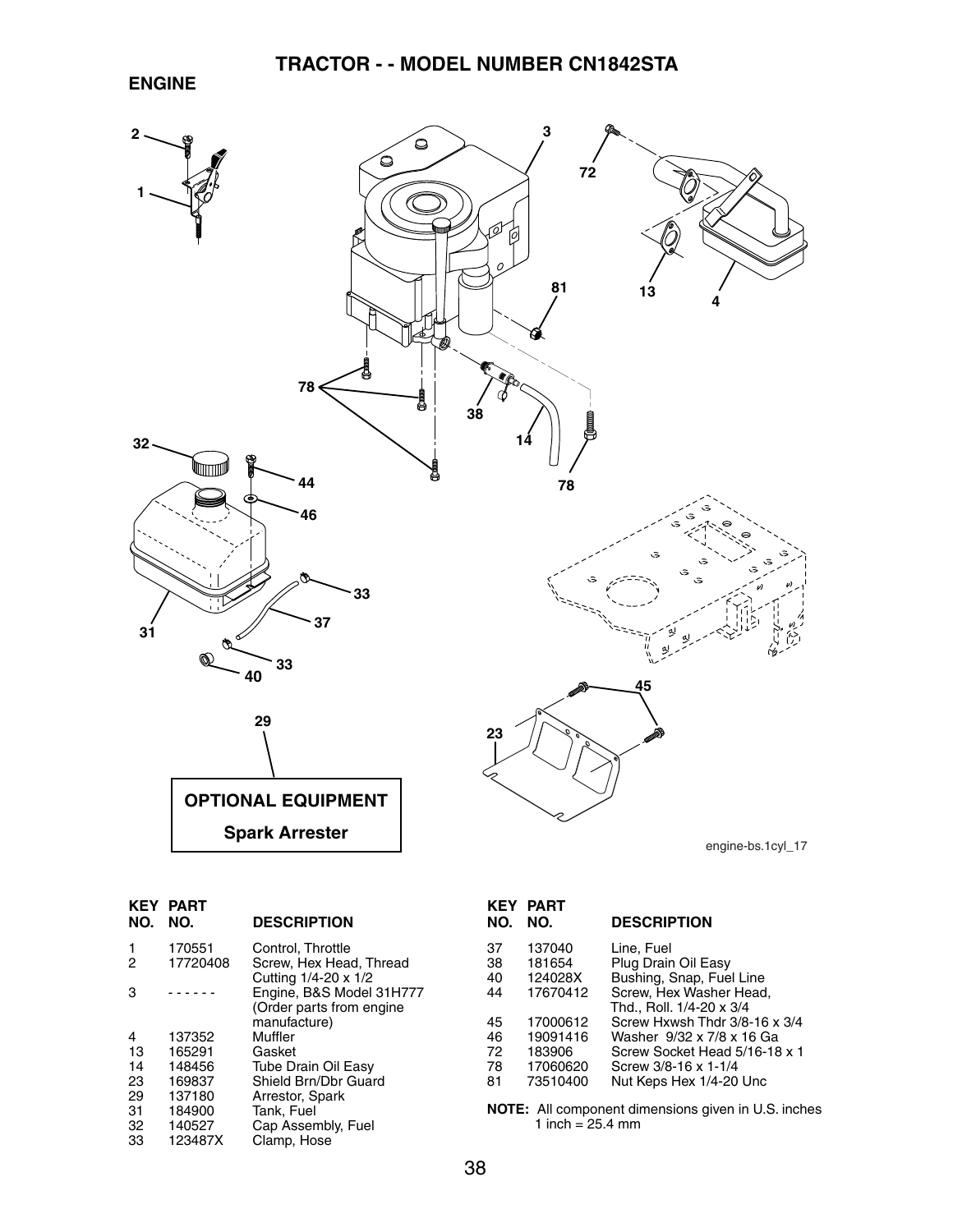

|                | <b>KEY PART</b> |                                      |
|----------------|-----------------|--------------------------------------|
| NO.            | NO.             | <b>DESCRIPTION</b>                   |
|                | 159461          | Washer Asm Inner Spring<br>W/Plunger |
| 2              | 159476          | Shaft Asm. Lift                      |
| 3              | 188822          | Pin Groove                           |
| $\overline{4}$ | 12000002        | E Ring #5133-62                      |
| 5              | 19211621        | Washer 21/32 x 1 x 21 Ga.            |
| 6              | 120183X         | Bearing Nylong                       |
| 7              | 125631X         | <b>Grip Handle Fluted</b>            |
| 8              | 124526X         | <b>Button Plunger</b>                |
| 11             | 139865          | Link Asm Lift L.H.                   |
| 12             | 139866          | Link Asm Lift R.H.                   |

| NO. | <b>KEY PART</b><br>NO. | <b>DESCRIPTION</b>        |
|-----|------------------------|---------------------------|
| 13  | 4939M                  | Retainer Spring           |
| 15  | 173288                 | <b>Link Front</b>         |
| 16  | 73350800               | Nut Jam Hex 1/2-13 Unc    |
| 17  | 175689                 | Trunnion Blk Zinc         |
| 18  | 73800800               | Nut Lock w/Wsh 1/2-13 Unc |
| 19  | 139868                 | Arm Suspension Mower      |
| 20  | 163552                 | <b>Retainer Spring</b>    |
| 31  | 169865                 | Bearing, Pvt. Lift        |
| 32  | 73540600               | Nut Crownlock 3/8-24      |
|     |                        |                           |

**7**

**8**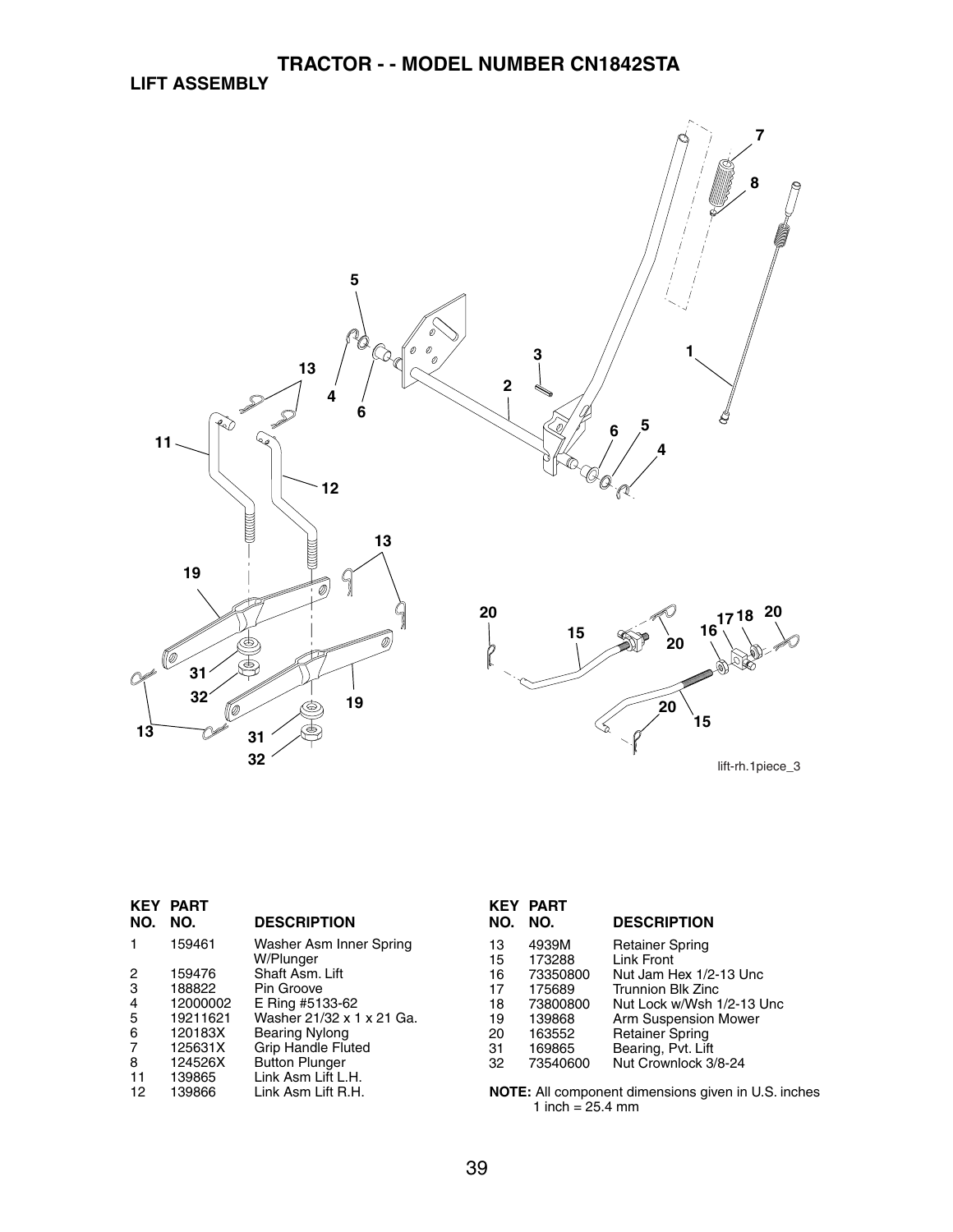**TRACTOR - - MODEL NUMBER CN1842STA SEAT ASSEMBLY**



seat\_lt.knob\_13

|     | <b>KEY PART</b> |                                    |                | <b>KEY PART</b>            |                                                           |
|-----|-----------------|------------------------------------|----------------|----------------------------|-----------------------------------------------------------|
| NO. | NO.             | <b>DESCRIPTION</b>                 | <b>NO. NO.</b> |                            | <b>DESCRIPTION</b>                                        |
|     | 188712          | Seat                               | 13             | 121248X                    | Bushing Snap Blk Nyl 50 ld                                |
| 2   | 140551          | <b>Bracket Pivot Seat</b>          | 14             | 72050412                   | Bolt Rdhd Sht Nk 1/4-20 x 1-1/2                           |
| 3   | 71110616        | Bolt Fin Hex 3/8-16 Unc x 1        | 15             | 134300                     | Spacer Split 28 x 96 Zinc                                 |
| 4   | 19131610        | Washer 13/32 x 3/4 x 10 Ga         | 16             | 121250X                    | Spring Cprsn 1 27 Blk Pnt                                 |
| 5   | 145006          | Clip Push In Hinged                | 17             | 123976X                    | Nut Lock 1/4 Lge Flg Gr 5 Zinc                            |
| 6   | 73800600        | Nut Hex Lock w/Ins 3/8-16 Unc      | 21             | 171852                     | Bolt Shoulder 5/16-18 Unc-2A                              |
|     | 124181X         | Spring Seat Cprsn 2 250 Blk Zi     | 22             | 73800500                   | Nut Hex Lock w/lns 5/16-18                                |
| 8   | 17000616        | Screw 3/8-16 x 1                   | 24             | 19171912                   | Washer 17/32 x 1-3/16 x12 Ga.                             |
| 9   | 19131614        | Washer 13/32 x 1 x 14 Ga           | 25             | 127018X                    | <b>Bolt Shoulder</b>                                      |
| 10  | 182493          | Pan Seat                           |                |                            |                                                           |
| 11  | 166369          | Knob Seat Adj Wingnut              |                |                            | <b>NOTE:</b> All component dimensions given in U.S. inche |
| 12  | 121246X         | <b>Bracket Pnt Mounting Switch</b> |                | 1 inch = $25.4 \text{ mm}$ |                                                           |
|     |                 |                                    |                |                            |                                                           |

- 22 73800500 Nut Hex Lock w/Ins 5/16-18 er 17/32 x 1-3/16 x12 Ga.
	- houlder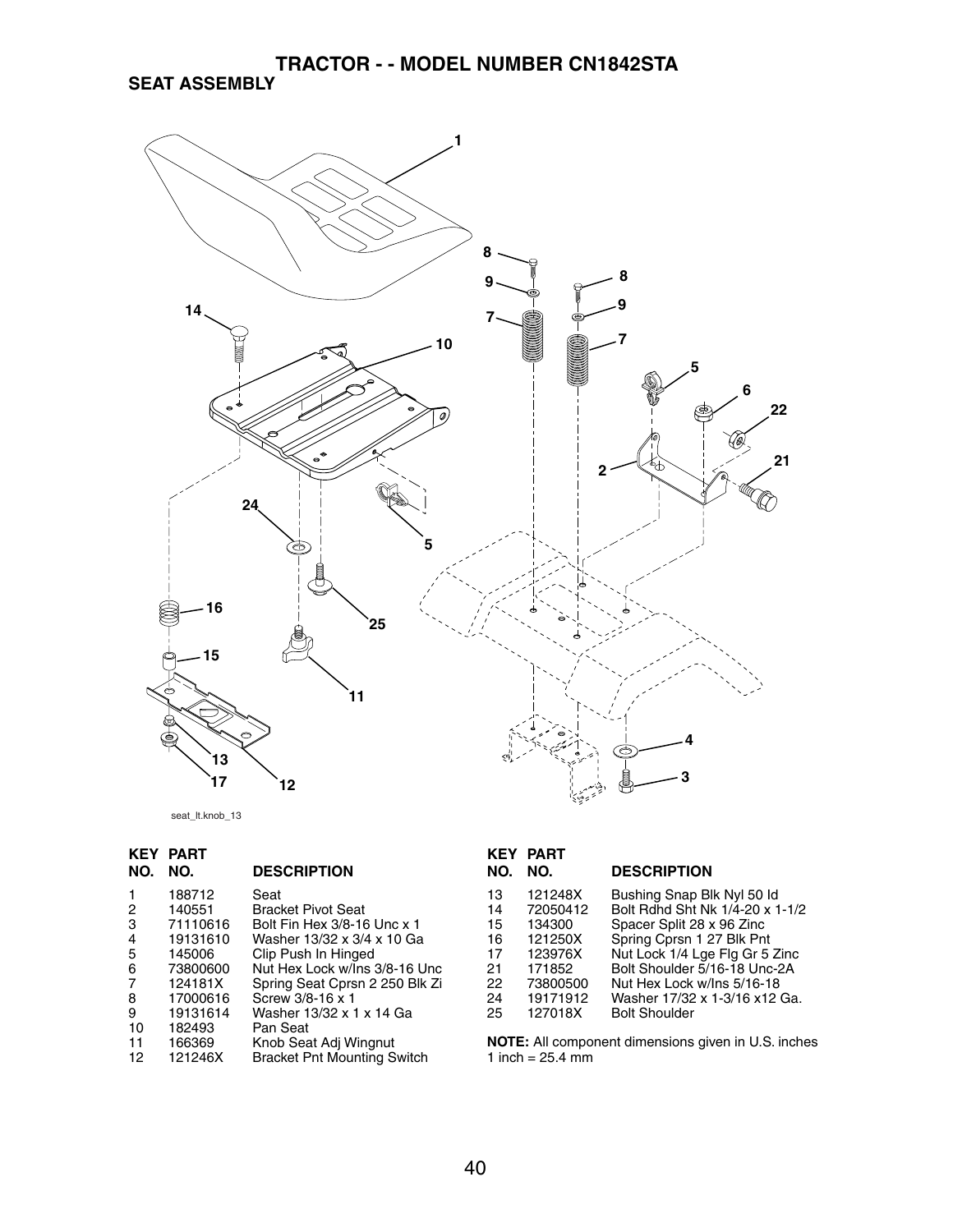

|                | <b>KEY PART</b> |                         |      | <b>KEY PART</b> |                                 |
|----------------|-----------------|-------------------------|------|-----------------|---------------------------------|
| NO.            | NO.             | <b>DESCRIPTION</b>      | NO.  | NO.             | <b>DESCRIPTION</b>              |
|                | 156368          | Decal, Oper. Instr.     | 15   | 179128          | Decal, Deck B 42"               |
| 2              | 191132          | Decal, Replacement      | 18   | 191619          | Decal, Steering                 |
| 3              | 185807          | Decal, Hood, R.H.       | 20   | 140055          | Decal, Battery Dngr/Psn Eng     |
| $\overline{4}$ | 185808          | Decal, Hood, L.H.       | $ -$ | 138311          | Decal. Lift Handle              |
| 7              | 189508          | Decal, HP Engine        | $ -$ |                 | 184310X428 Pad Footrest LH STLT |
| 9              | 172740          | Decal, Fender           | $ -$ |                 | 184311X428 Pad Footrest RH STLT |
| 10             | 157141          | Decal, Fender Danger    | $ -$ | 191603          | Owner's Manual, English         |
| 11             | 191631          | Decal, Hood Side        | $ -$ | 191604          | Owner's Manual, Spanish         |
| 14             | 160396          | Decal, V-Belt Schematic |      |                 |                                 |

#### **WHEELS & TIRES**



| <b>KEY</b><br>NO. | <b>PART</b><br>NO. | <b>DESCRIPTION</b>                  |
|-------------------|--------------------|-------------------------------------|
|                   | 59192              | Cap Value Tire                      |
| 2                 | 65139              | <b>Stem Value</b>                   |
| 3                 | 106222X            | Tire F Ts 15 x 6 0 - 6 Service      |
| 4                 | 59904              | Tube Inner Front #35060             |
| 5                 |                    | 106732X421 Rim Asm 6" front Service |
| 6                 | 278H               | <b>Fitting Grease</b>               |
| $\overline{7}$    | 9040H              | <b>Bearing Flange</b>               |
| 8                 |                    | 106108X421 Rim Asm 8" rear Service  |
| 9                 | 106268X            | Tire R Ts 18 x 9-8 Service          |
| 10                | 7152J              | Tube Bear 9.5 x 8 Service           |
| 11                |                    | 104757X428 Cap Axle Blk 1 50 x 1 00 |
|                   | 144334             | Sealant, Tire (10 oz. tube)         |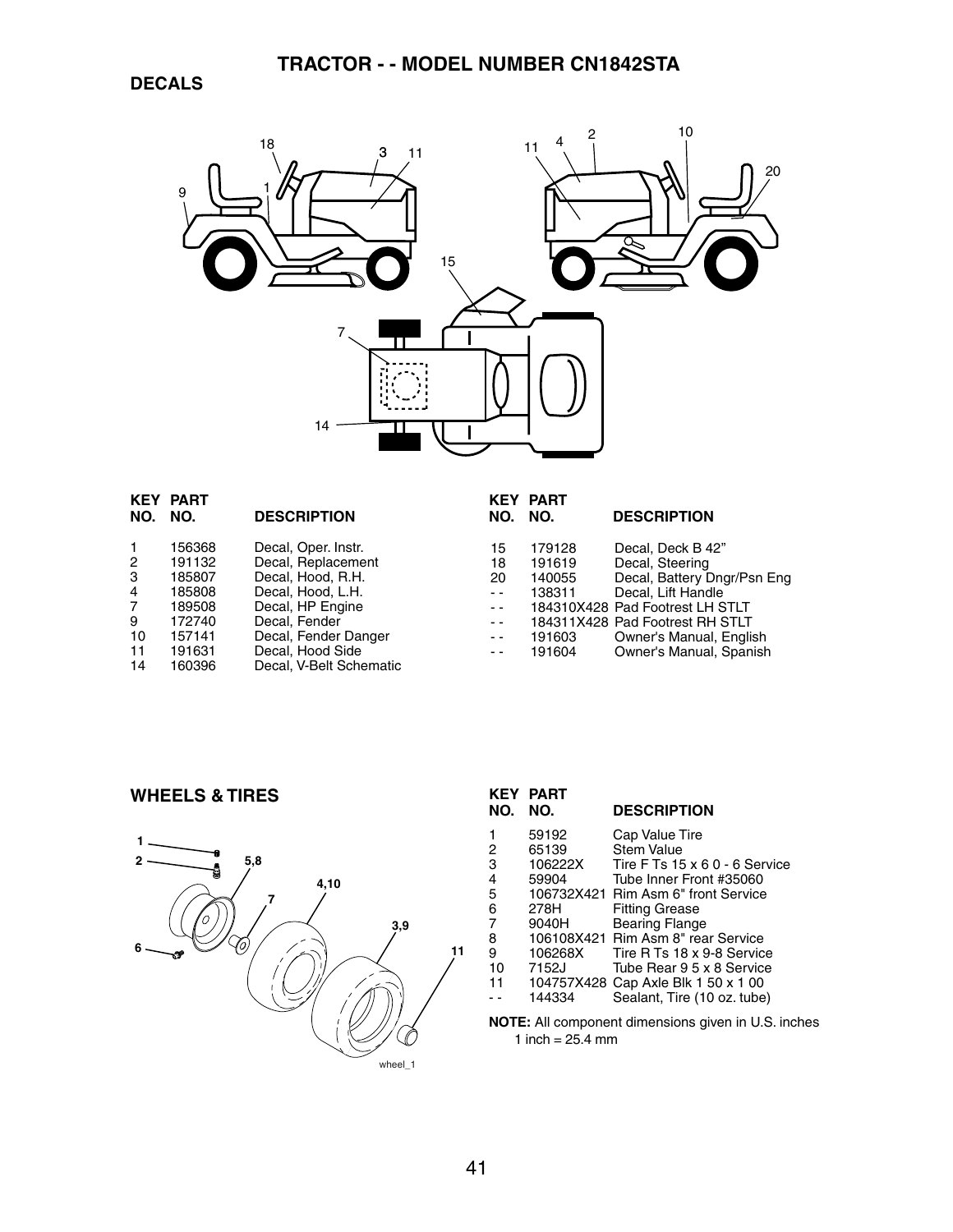**MOWER DECK**